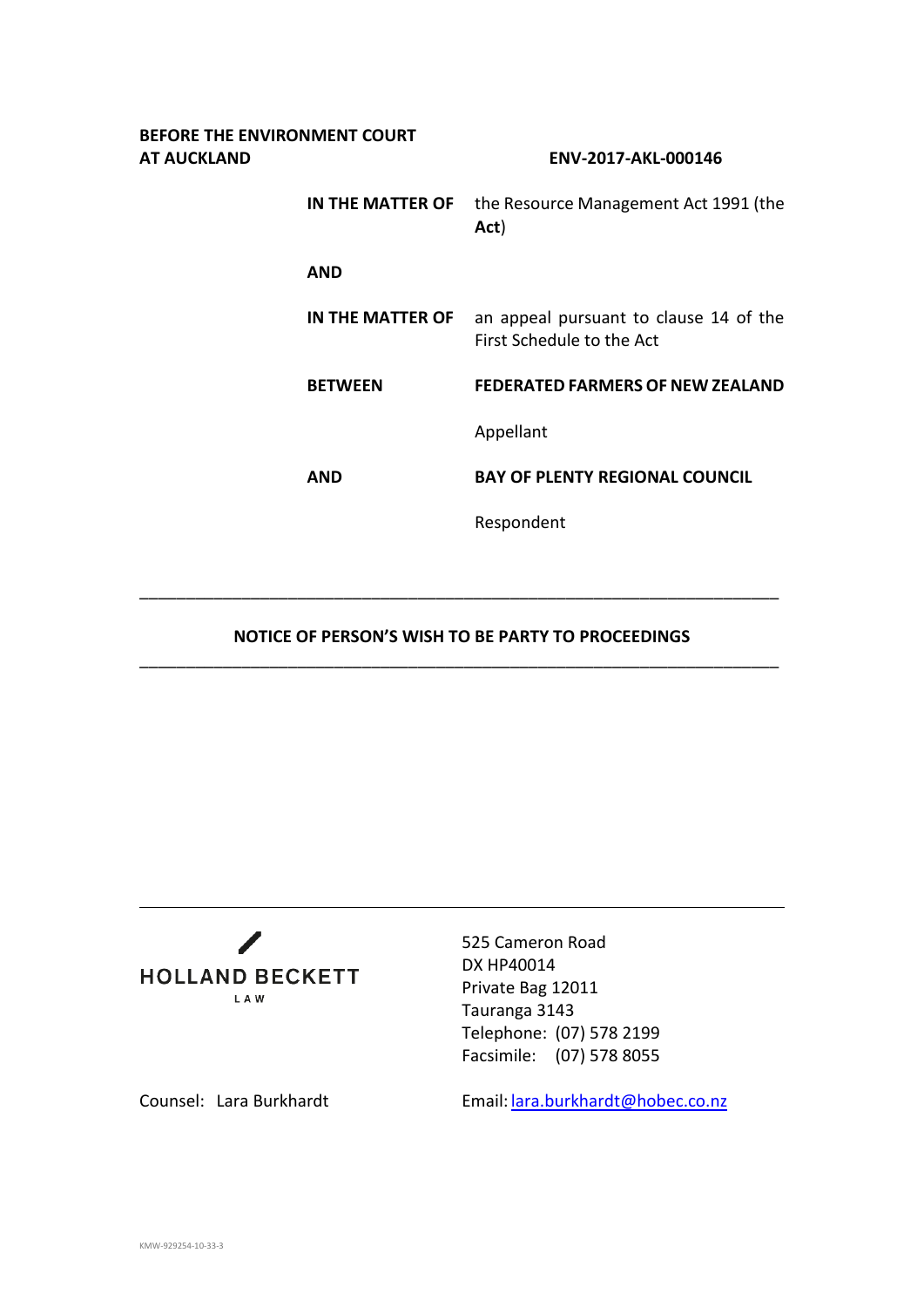- **TO:** The Registrar Environment Court **AUCKLAND**
- 1. **NGATI UENUKUKOPAKO IWI TRUST** (the **Trust**) wishes to be a party to **ENV-2017-AKL-000146 Federated Farmers of New Zealand v Bay of Plenty Regional Council**, an appeal against decisions on Proposed Plan Change 10 to the Bay of Plenty Regional Land and Water Plan (**Plan Change**).
- 2. The Trust made further submissions on the Plan Change.
- 3. The Trust has an interest in the proceedings that is greater than the interest that the general public has because:
	- (a) The Trust was formed by, and represents, the people of Ngati Uenukukopako Hapu which incorporates Ruamata and Pikirangi Marae.
	- (b) Ngati Uenukukopako has overlapping interests with other Hapu extending from Sulphur Point around the lakefront to Waikuta (Kauae Cemetery) up to Ngongotaha around to Toi Ohomai back to Sulphur Point.
	- (c) Ngati Uenukukopako, as a Koromatua of Whakaue, has customary interests rights around Rotorua-nui-a-Kahumatamomoe including kaitiaki responsibilities.
	- (d) Ngati Uenukukopako represents 2558 registered beneficiaries as recorded on the Te Pumautanga o Te Arawa beneficiaries list. However, Ngati Uenukukopako have a known database of over 5,000 members, all of whom whakapapa to Tuteniu.
- 4. The Trust is not a trade competitor for the purposes of section 308C of the Act.
- 5. The Trust is interested in all of the proceedings, and in particular in relation to the parts of the appeal that relate to the Wastewater Treatment Plant.